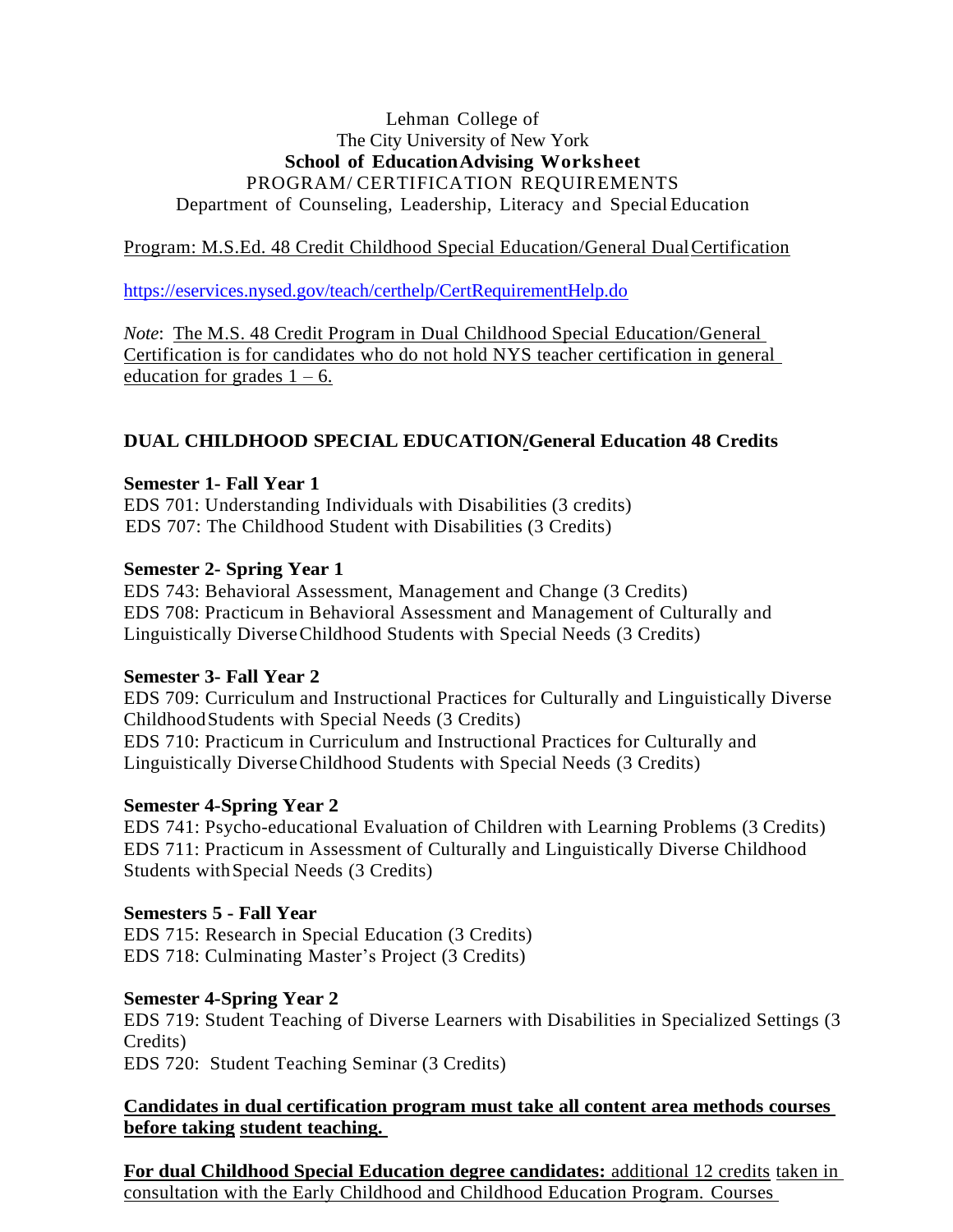suggested include the required four methods courses in the content areas (reading/literacy, social studies, mathematics, science): Please note that these are suggested courses. You can, upon consultation with an advisor in general education, decide that other courses are equally appropriate for certification.

EDE 621 Introduction to Teaching Reading in the Elementary School EDE 632 Curriculum Development through the Social Sciences in the Elementary School EDE 640 Teaching Mathematics in the Elementary School EDE 651 Teaching Science in the Elementary School

### **Decision Point 1: Admission to Program**

Applicants must submit the following:

A bachelor's degree from an accredited college or university. A minimum undergraduate grade average of 3.0. An essay outlining career goals. Respond in writing to questions on the application. Two letters of recommendation. Evidence of having taken the Graduate Record Exam. Successful participation in an interview.

#### **Decision Point 2: Enrollment for Student in the Special Education Sequences of Study** Applicants must:

Meet the following GPA requirements: An earned GPA of 3.0 higher through the first 18 credits of graduate study.

If conditions were placed on the initial matriculation involving additional course work, all conditions mustbe met on or before the completion of the 18 credits. In order to register for course work beyond 18 graduate credits, the student may be required to provide a 15 to 30 minute videotape of a lesson with a whole class as part of a performance evaluation. Students will receive appropriate feedback and concrete suggestions for improvement, where needed. Each student may be required to integrate feedback and demonstrate improvement on a second videotape to be presented prior to graduation.

### **Fingerprinting**

You will need finger print clearance for New York State Certification. For more information please visit the NYSED website at<http://www.highered.nysed.gov/tcert/ospra/>All student teachers need fingerprint clearance from either the New York City Department of Education or the New York State Education Department before the start of their student teaching experience.

Have met with an advisor to make sure all prerequisites have been fulfilled.

Note: Candidates who apply for certification will be required to take the New York State Teacher Certification Examination (Educating All Students) Content Specialty Test – Multisubject (Grades 1-6) Content Specialty Test – Students With Disabilities edTPA DASA (Dignity for All Students Act) Workshop Autism Workshop